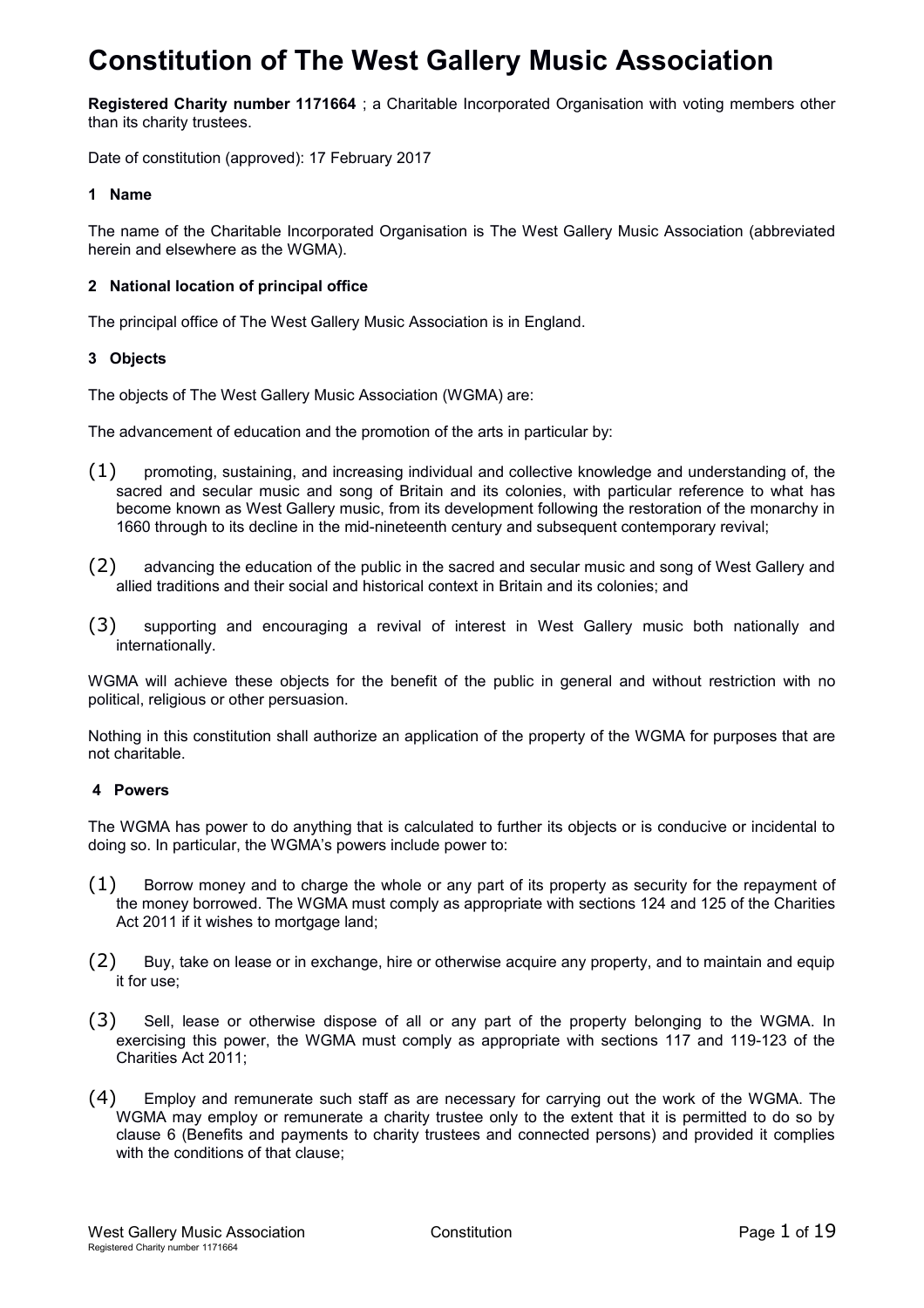(5) Deposit or invest funds, employ a professional fund-manager, and arrange for the investments or other property of the WGMA to be held in the name of a nominee, in the same manner and subject to the same conditions as the trustees of a trust are permitted to do by the Trustee Act 2000.

## **5 Application of income and property**

 $(1)$ The income and property of the WGMA must be applied solely towards the promotion of the objects.

(a) A charity trustee is entitled to be reimbursed from the property of the WGMA or may pay out of such property reasonable expenses properly incurred by him or her when acting on behalf of the WGMA.

(b) A charity trustee may benefit from trustee indemnity insurance cover purchased at the WGMA's expense in accordance with, and subject to the conditions in, section 189 of the Charities Act 2011.

- (2)None of the income or property of the WGMA may be paid or transferred directly or indirectly by way of dividend, bonus or otherwise by way of profit to any member of the WGMA. This does not prevent a member who is not also a charity trustee receiving:
	- (a) A benefit from the WGMA as a beneficiary of the WGMA;

(b) Reasonable and proper remuneration for any goods or services supplied to the WGMA.

(3)Nothing in this clause shall prevent a charity trustee or connected person receiving any benefit or payment that is authorized by Clause 6.

#### **6 Benefits and payments to charity trustees and connected persons**

(1) General provisions

No charity trustee or connected person may:

(a) Buy or receive any goods or services from the WGMA on terms preferential to those applicable to members of the public;

- (b) Sell goods, services, or any interest in land to the WGMA;
- (c) Be employed by, or receive any remuneration from, the WGMA;
- (d) Receive any other financial benefit from the WGMA;

unless the payment or benefit is permitted by sub-clause (2) of this clause, or authorized by the court or the Charity Commission ("the Commission"). In this clause, a "financial benefit" means a benefit, direct or indirect, that is either money or has a monetary value.

- (2) Scope and powers permitting trustees' or connected persons' benefits
	- (a) A charity trustee or connected person may receive a benefit from the WGMA as a beneficiary of the WGMA provided that a majority of the trustees do not benefit in this way.
	- (b) A charity trustee or connected person may enter into a contract for the supply of services, or of goods that are supplied in connection with the provision of services, to the WGMA where that is permitted in accordance with, and subject to the conditions in, section 185 to 188 of the Charities Act 2011.
	- (c) Subject to sub-clause (3) of this clause a charity trustee or connected person may provide the WGMA with goods that are not supplied in connection with services provided to the WGMA by the charity trustee or connected person.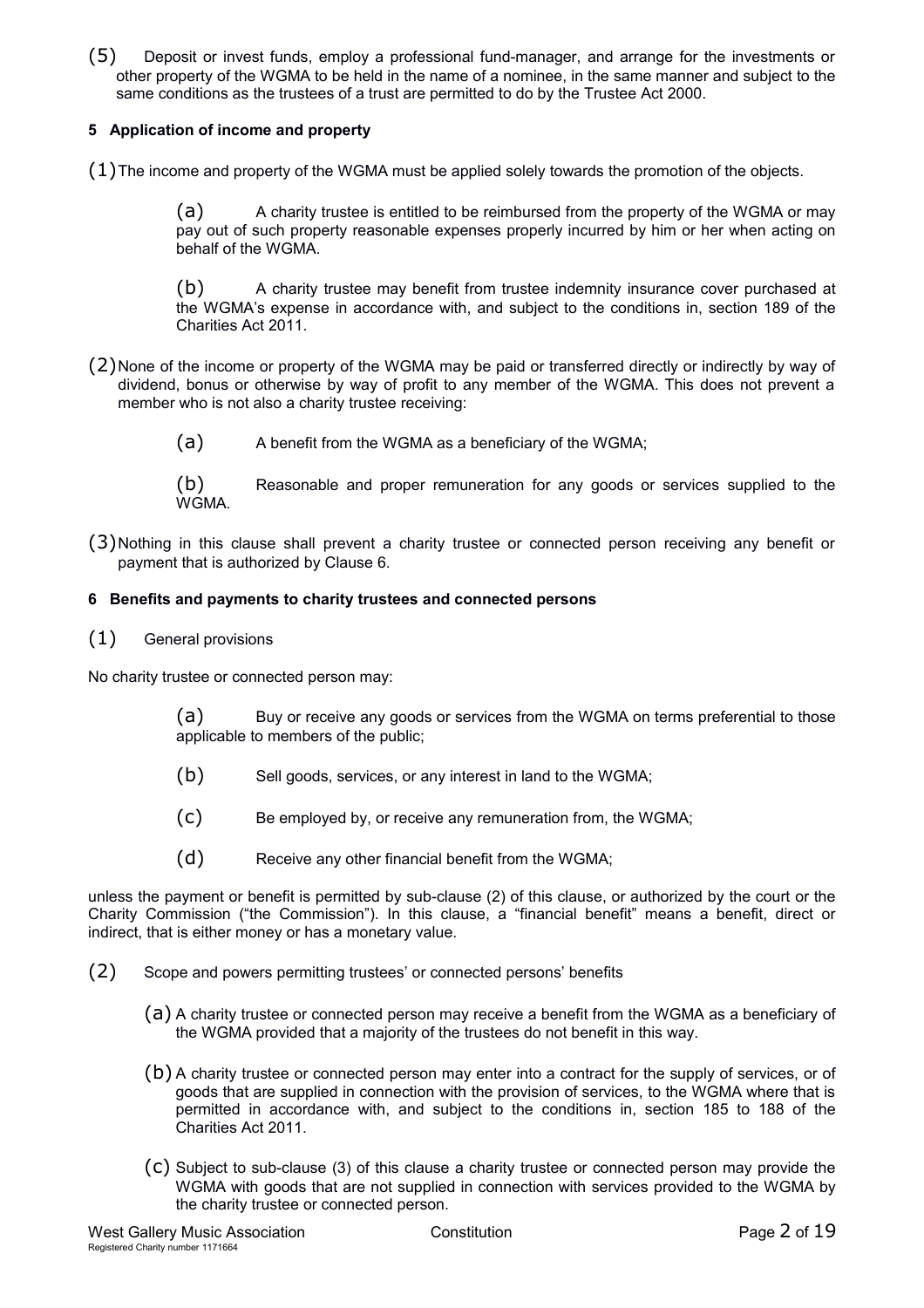- (d) A charity trustee or connected person may receive interest on money lent to the WGMA at a reasonable and proper rate that must be not more than the Bank of England bank rate (also known as the base rate).
- (e) A charity trustee or connected person may receive rent for premises let by the trustee or connected person to the WGMA. The amount of the rent and the other terms of the lease must be reasonable and proper. The charity trustee concerned must withdraw from any meeting at which such a proposal or the rent or other terms of the lease are under discussion.
- (f) A charity trustee or connected person may take part in the normal trading and fundraising activities of the WGMA on the same terms as members of the public.
- (3) Payment for supply of goods only controls

The WGMA and its charity trustees may rely upon the authority provided by sub-clause (2)(c) of this clause only if each of the following conditions is satisfied:

- (a) The amount or maximum amount of the payment for the goods is set out in a written agreement between the WGMA and the charity trustee or connected person supplying the goods ("the supplier").
- (b) The amount or maximum amount of the payment for the goods does not exceed what is reasonable in the circumstances for the supply of the goods in question.
- (c) The other charity trustees are satisfied that it is in the best interests of the WGMA to contract with the supplier rather than with someone who is not a charity trustee or connected person. In reaching that decision the charity trustees must balance the advantage of contracting with a charity trustee or connected person against the disadvantages of doing so.
- (d) The supplier is absent from the part of any meeting at which there is discussion of the proposal to enter into a contract or arrangement with him or her or it with regard to the supply of goods to the WGMA.
- (e) The supplier does not vote on any such matter and is not to be counted when calculating whether a quorum of charity trustees is present at the meeting.
- (f) The reason for their decision is recorded by the charity trustees in the minute book.
- (g) A majority of the charity trustees then in office are not in receipt of remuneration or payments authorized by clause 6.
- (4) In sub-clauses (2) and (3) of this clause:
	- (a) "the WGMA" includes any company in which the WGMA:

(a.i) holds more than 50% of the shares; or

(a.ii) controls more than 50% of the voting rights attached to the shares; or

(a.iii) has the right to appoint one or more directors to the board of the company;

(b) "connected person" includes any person within the definition set out in clause 30.

## **7 Conflicts of interest and conflicts of loyalty**

A charity trustee must:

(1) declare the nature and extent of any interest, direct or indirect, that he or she has in a proposed transaction or arrangement with the WGMA or in any transaction or arrangement entered into by the WGMA that has not previously been declared; and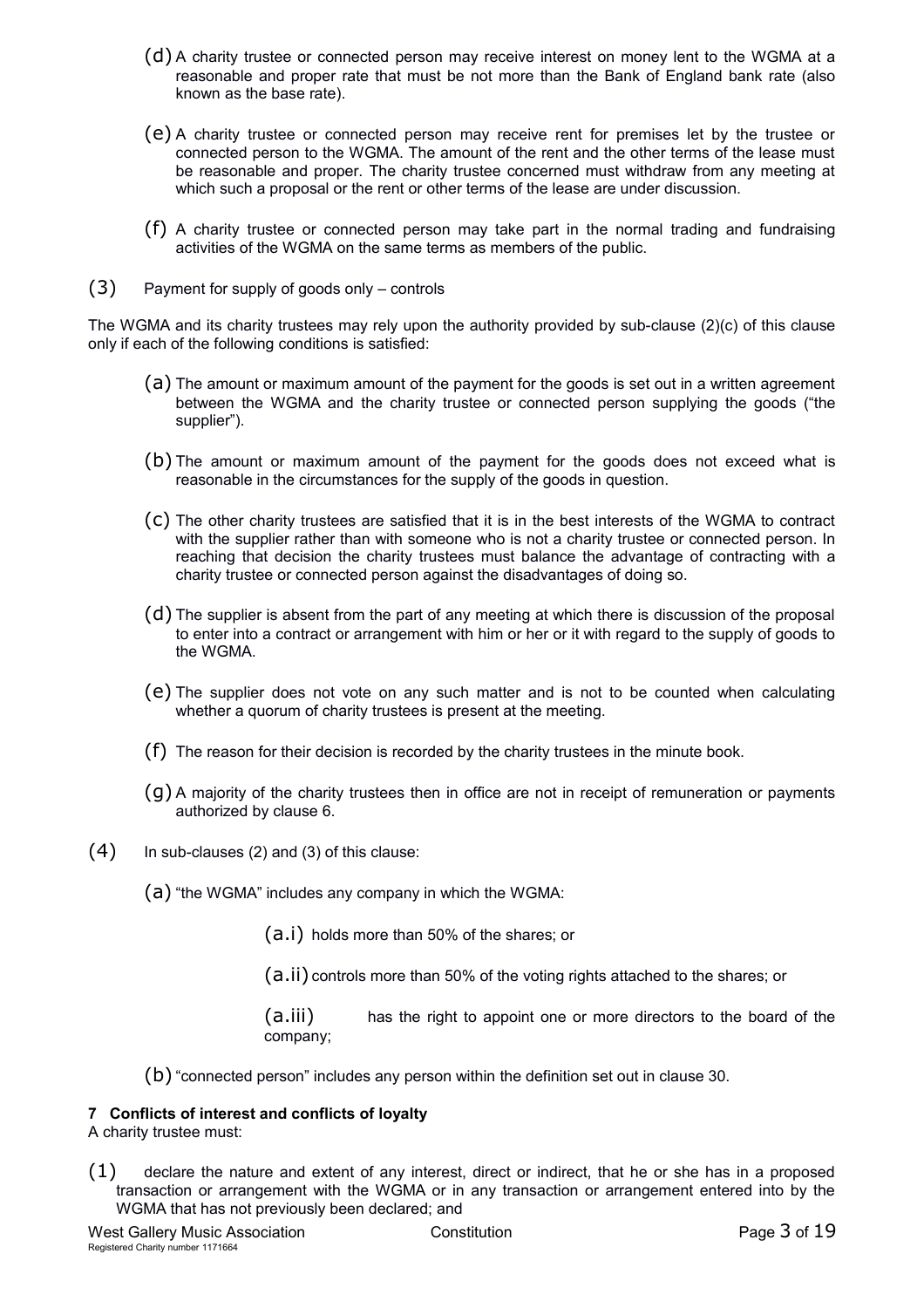(2) absent himself or herself from any discussions of the charity trustees in which it is possible that a conflict of interest will arise between his or her duty to act solely in the interests of the WGMA and any personal interest (including but not limited to any financial interest).

Any charity trustee absenting himself or herself from any discussions in accordance with this clause must not vote or be counted as part of the quorum in any decision of the charity trustees on the matter.

#### **8 Liability of members to contribute to the assets of the WGMA if it is wound up**

If the WGMA is wound up, the members of the WGMA have no liability to contribute to its assets and no personal responsibility for settling its debts and liabilities.

#### **9 Membership of the WGMA**

- (1) Admission of new members
	- (a) Eligibility

Membership of the WGMA is open to anyone who is interested in furthering its purposes, and who, by applying for membership, has indicated his, her or its agreement to become a member and acceptance of the duty of members set out in sub-clause (3) of this clause.

A member may be an individual, a corporate body, or an individual or corporate body representing an organisation that is not incorporated.

(b) Admission procedure

The charity trustees:

(b.i) may require applications for membership to be made in any reasonable way that they decide;

(b.ii) shall, if they approve an application for membership, notify the applicant of their decision within 21 days;

(b.iii) may refuse an application for membership if they believe that it is in the best interests of the WGMA for them to do so;

(b.iv) shall, if they decide to refuse an application for membership, give the applicant their reasons for doing so, within 21 days of the decision being taken, and give the applicant the opportunity to appeal against the refusal; and

 $(b.v)$ shall give fair consideration to any such appeal, and shall inform the applicant of their decision, but any decision to confirm refusal of the application for membership shall be final.

## (2) Transfer of membership

Membership of the WGMA cannot be transferred to anyone else except in the case of an individual or corporate body representing an organisation that is not incorporated, whose membership may be transferred by the unincorporated organisation to a new representative. Such transfer of membership does not take effect until the WGMA has received written notification of the transfer.

(3) Duty of members

It is the duty of each member of the WGMA to exercise his or her powers as a member of the WGMA in the way he or she decides in good faith would be most likely to further the purposes of the WGMA.

- (4) Termination of membership
	- (a) Membership of the WGMA comes to an end if: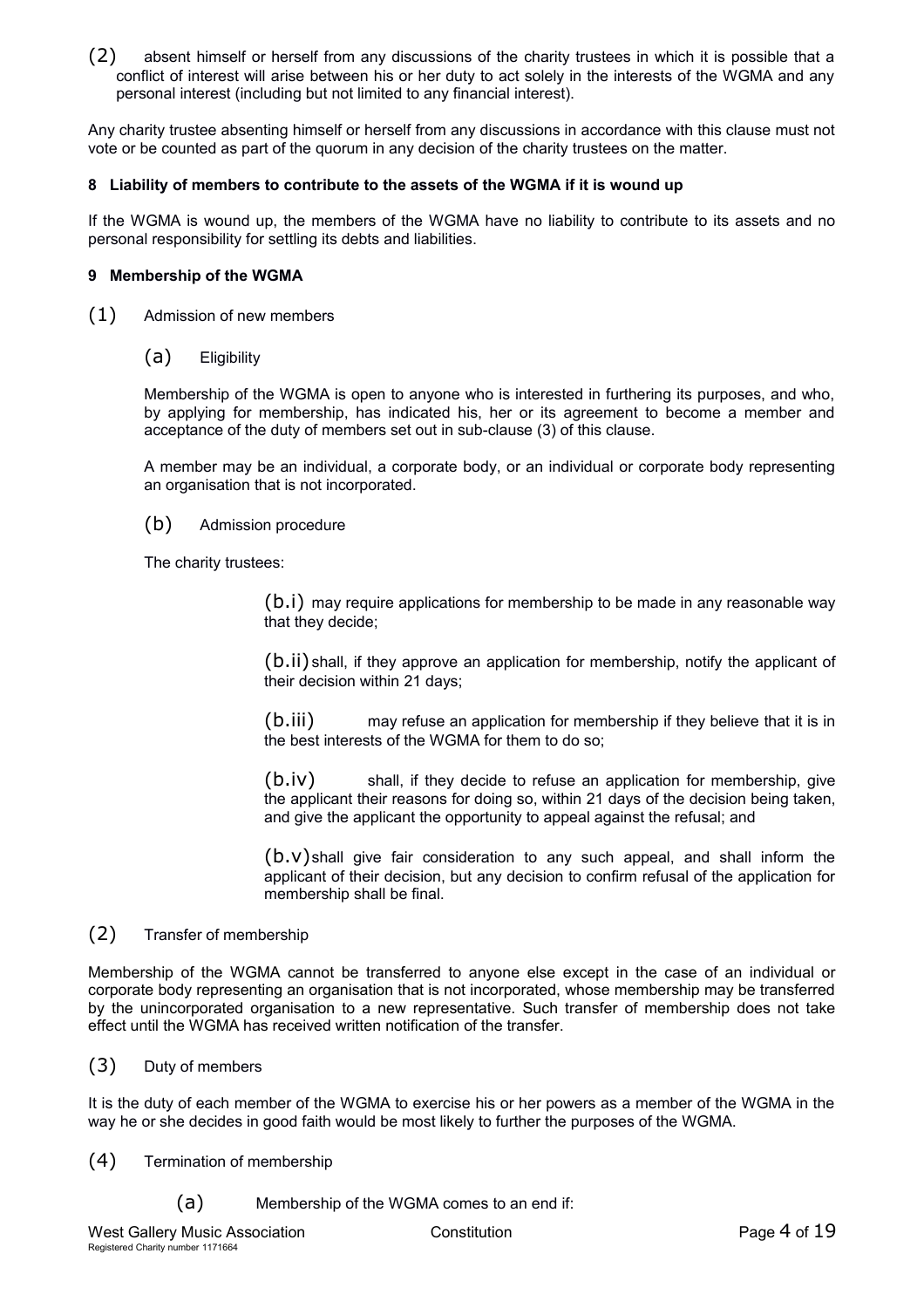(a.i) the member dies, or, in the case of an organisation (or the representative of an organisation) that organisation ceases to exist; or

(a.ii) the member sends a notice of resignation to the charity trustees; or

(a.iii) any sum of money owed by the member to the WGMA is not paid in full within six months of its falling due; or

(a.iv) the charity trustees decide that it is in the best interests of the WGMA that the member in question should be removed from membership, and pass a resolution to that effect.

(b) Before the charity trustees take any decision to remove someone from membership of the WGMA they must:

> (b.i) inform the member of the reasons why it is proposed to remove him, her or it from membership;

> (b.ii)give the member at least 21 clear days notice in which to make representations to the charity trustees as to why he, she or it should not be removed from membership;

> (b.iii) at a duly constituted meeting of the charity trustees, consider whether the member should be removed from membership;

> (b.iv) consider at that meeting any representations the member makes as to why the member should not be removed; and

> $(b.v)$  allow the member, or the member's representative, to make those representations in person at that meeting, if the member so chooses.

## (5) Membership fees

The WGMA may require members to pay reasonable membership fees to the WGMA.

(6) Informal or associate (non-voting) membership

(a) The charity trustees may create associate or other classes of non-voting membership, and may determine the rights and obligations of any such members (including payment of membership fees), and the conditions for admission to, and termination of membership of any such class of members.

(b) Other references in this constitution to "members" and "membership" do not apply to non-voting members, and non-voting members do not qualify as members for any purpose under the Charities Acts, General Regulations or Dissolution Regulations.

#### **10 Members' decisions**

(1) General provisions

Except for those decisions that must be taken in a particular way as indicated in sub-clause (4) of this clause, decisions of the members of the WGMA may be taken either by vote at a general meeting as provided in sub-clause (2) of this clause or by written resolution as provided in sub-clause (3) of this clause.

## (2) Taking ordinary decisions by vote

Subject to sub-clause (4) of this clause, any decision of the members of the WGMA may be taken by means of a resolution at a general meeting. Such a resolution may be passed by a simple majority of votes cast at the meeting, including votes cast by postal or email ballot and proxy votes.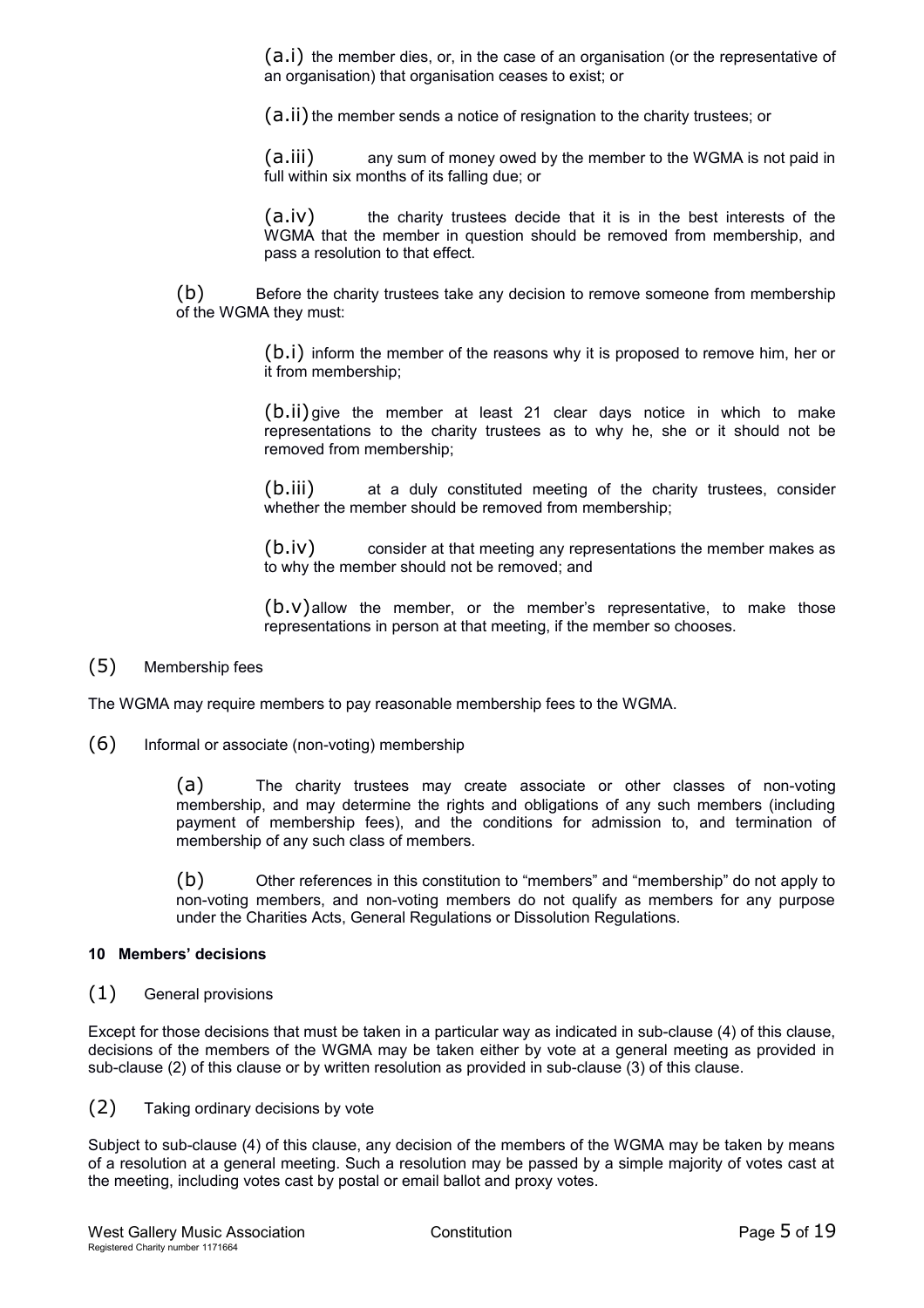## (3) Taking ordinary decisions by written resolution without a general meeting

(a) Subject to sub-clause (4) of this clause, a resolution in writing agreed by a simple majority of all the members who would have been entitled to vote upon it had it been proposed at a general meeting shall be effective, provided that:

> (b.i) a copy of the proposed resolution has been sent to all the members eligible to vote; and

(b.ii) a simple majority of members has signified its agreement to the resolution in a document or documents that are received at the principal office within the period of 28 days beginning with the circulation date. The document signifying a member's agreement must be authenticated by their signature (or in the case of an organisation that is a member, by execution according to its usual procedure), by a statement of their identity accompanying the document, or in such other manner as the WGMA has specified.

(b) The resolution in writing may comprise several copies to which one or more members has signified their agreement.

(c) Eligibility to vote on the resolution is limited to members who are members of the WGMA on the date when the proposal is first circulated in accordance with paragraph (a) above.

(d) Not less than 10% of the members of the WGMA may request the charity trustees to make a proposal for decision by the members.

(e) The charity trustees must within 21 days of receiving such a request comply with it if:

> (e.i) The proposal is not frivolous or vexatious, and does not involve the publication of defamatory material;

> (e.ii) The proposal is stated with sufficient clarity to enable effect to be given to it if it is agreed by the members; and

(e.iii) Effect can lawfully be given to the proposal if it is so agreed.

(f)Sub-clauses (a) to (c) of this clause apply to a proposal made at the request of members.

(4) Decisions that must be taken in a particular way

(a) Any decision to remove a trustee must be taken in accordance with clause 15(2).

(b) Any decision to amend this constitution must be taken in accordance with clause 28 of this constitution (Amendment of Constitution).

(c) Any decision to wind up or dissolve the WGMA must be taken in accordance with clause 29 of this constitution (Voluntary winding up or dissolution). Any decision to amalgamate or transfer the undertaking of the WGMA to one or more other CIOs must be taken in accordance with the provisions of the Charities Act 2011.

## **11 General meetings of members**

## (1) Types of general meeting

There must be an annual general meeting (AGM) of the members of the WGMA. The first AGM must be held within 18 months of the registration of the WGMA as a CIO, and subsequent AGMs must be held at intervals of not more than 15 months. The AGM must receive the annual statement of accounts (duly audited or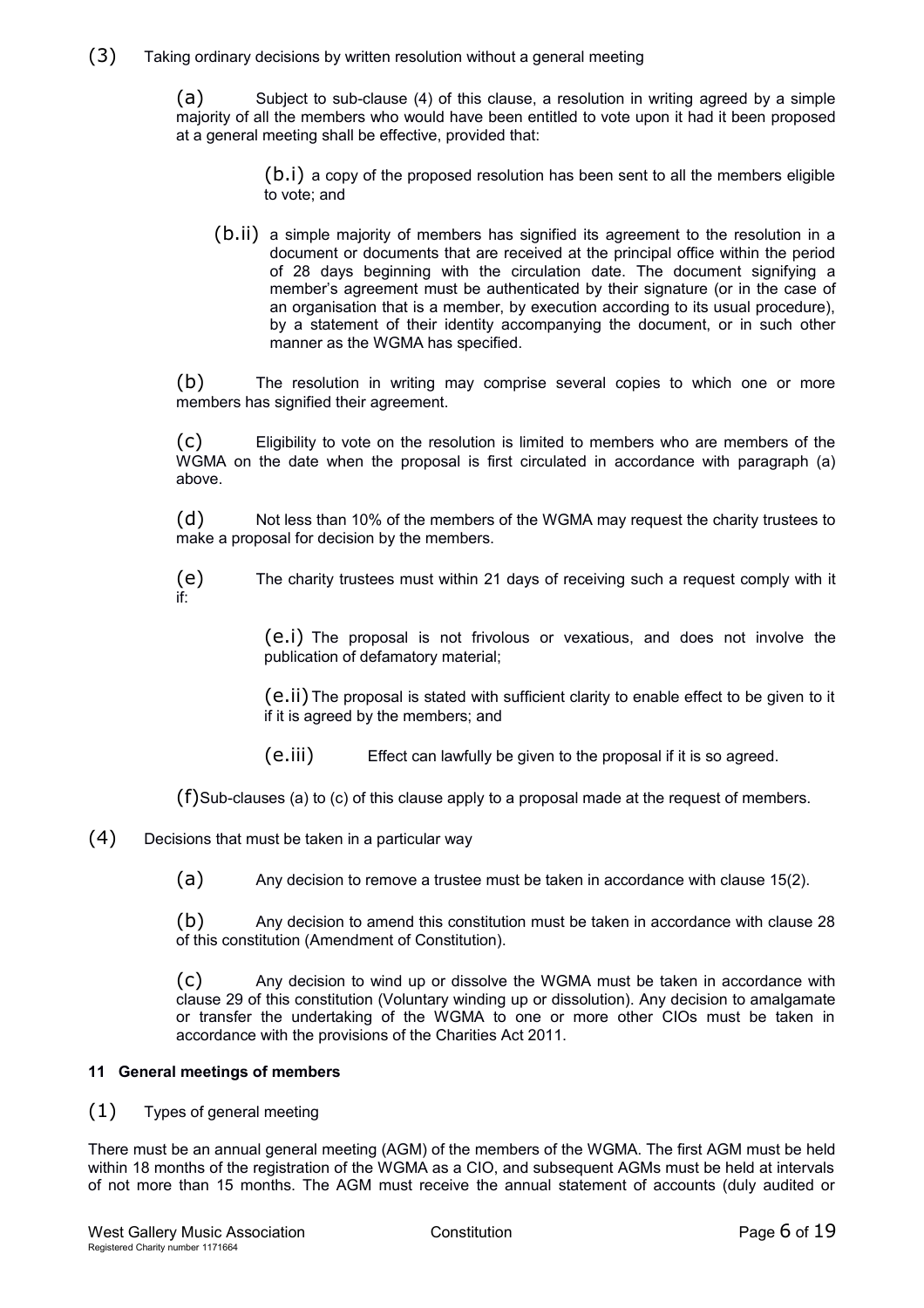examined where applicable) and the trustees' annual report, and must elect trustees as required under clause 13.

Other general meetings of the members of the WGMA may be held at any time.

All general meetings must be held in accordance with the following provisions.

- (2) Calling general meetings
	- (a) The charity trustees:

(c.i) must call the annual general meeting of the members of the WGMA in accordance with sub-clause (1) of this clause, and identify it as such in the notice of the meeting; and

(c.ii) may call any other general meeting of the members at any time.

(b) The charity trustees must, within 21 days, call a general meeting of the members of the WGMA if:

> (b.i) they receive a request to do so from at least 10% of the members of the WGMA; and

> (b.ii) the request states the general nature of the business to be dealt with at the meeting, and is authenticated by the member(s) making the request.

(c) If, at the time of any such request, there has not been any general meeting of the members of the WGMA for more than 12 months, then sub-clause (b)(i) of this clause shall have effect as if 5% were substituted for 10%.

(d) Any such request may include particulars of a resolution that may properly be proposed, and is intended to be proposed, at the meeting.

(e) A resolution may properly be proposed only if it is lawful and is not defamatory, frivolous or vexatious.

(f)Any general meeting called by the charity trustees at the request of the members of the WGMA must be held within 28 days from the date on which it is called.

(g) If the charity trustees fail to comply with this obligation to call a general meeting at the request of its members, then the members who requested the meeting may themselves call a general meeting.

(h) A general meeting called in this way must be held not more than 3 months after the date when the members first requested the meeting.

(i)The WGMA must reimburse any reasonable expenses incurred by the members calling a general meeting by reason of the failure of the charity trustees to duly call the meeting, but the WGMA shall be entitled to be indemnified by the charity trustees who were responsible for such failure.

## (3) Notice of general meetings

(a) The charity trustees, or, as the case may be, the relevant members of the WGMA, must give at least 14 clear days notice of any general meeting to all of the members, and to any charity trustee of the WGMA who is not a member.

(b) If it is agreed by not less than 90% of all members of the WGMA, any resolution may be proposed and passed at the meeting even though the requirements of sub-clause (3)(a) of this clause have not been met. This sub-clause does not apply where a specified period of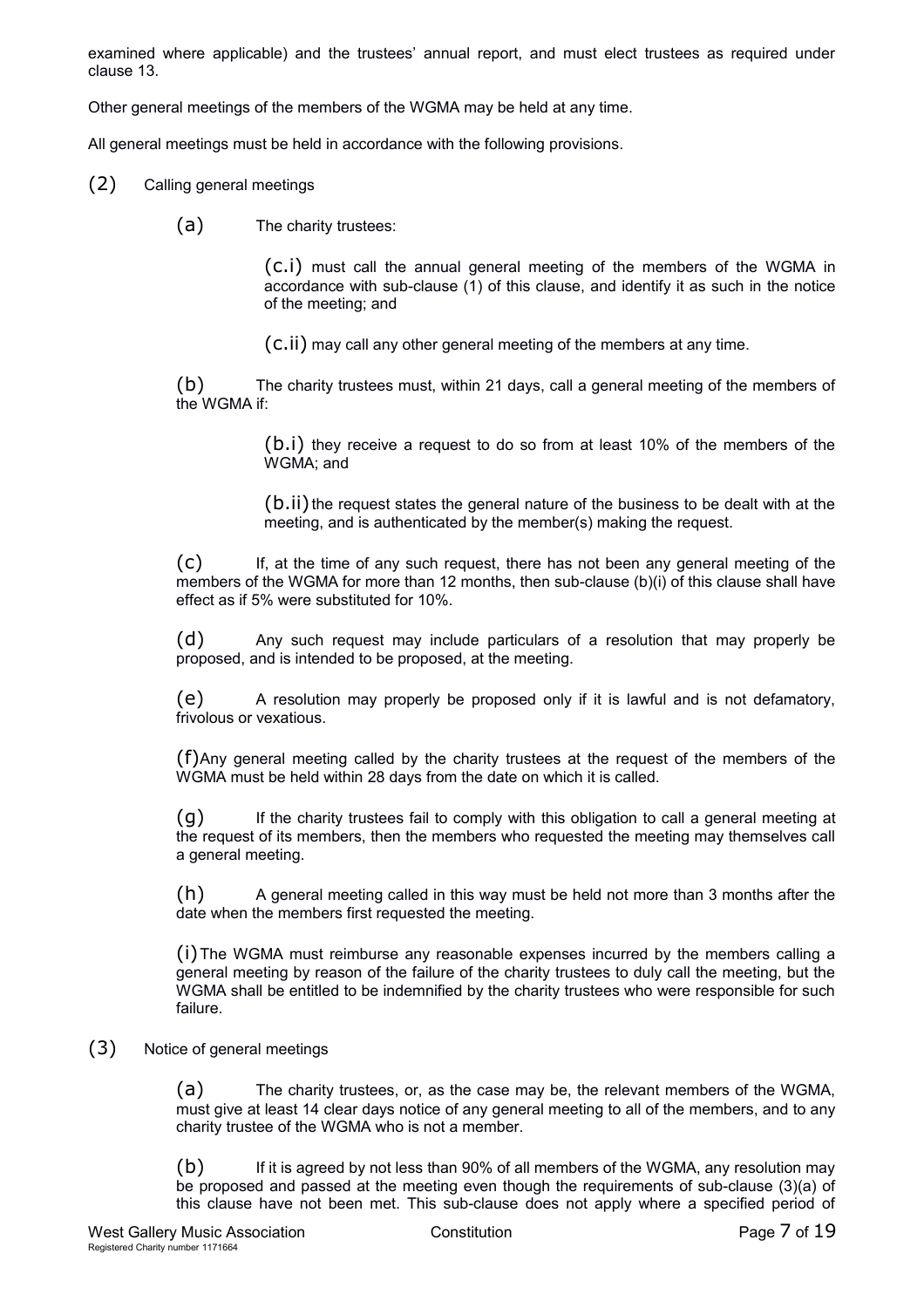notice is strictly required by another clause in this constitution, by the Charities Act 2011 or by the General Regulations.

(c) The notice of any general meeting must:

(c.i) state the time and date of the meeting:

(c.ii) give the address at which the meeting is to take place;

 $(c.iii)$  give particulars of any resolution that is to be moved at the meeting, and of the general nature of any other business to be dealt with at the meeting; and

(c.iv) if a proposal to alter the constitution of the WGMA is to be considered at the meeting, include the text of the proposed alteration;

(c.v) include, with the notice for the AGM, the annual statement of accounts and trustees' annual report, details of persons standing for election or re-election as trustee, or where allowed under clause 22 (Use of electronic communication), details of where the information may be found on the WGMA's website.

(d) Proof that an envelope containing a notice was properly addressed, prepaid and posted; or that an electronic form of notice was properly addressed and sent, shall be conclusive evidence that the notice was given. Notice shall be deemed to be given 48 hours after it was posted or sent.

(e) The proceedings of a meeting shall not be invalidated because a member who was entitled to receive notice of the meeting did not receive it because of accidental omission by the WGMA.

(4) Chairing of general meetings

The person nominated as chair by the charity trustees under clause 19(2) (Chairing of meetings), shall, if present at the general meeting and willing to act, preside as chair of the meeting. Subject to that, the members of the WGMA who are present at a general meeting shall elect a chair to preside at the meeting.

(5) Quorum at general meetings

(a) No business may be transacted at any general meeting of the members of the WGMA unless a quorum is present when the meeting starts.

(b) Subject to the following provisions, the quorum for general meetings shall be the greater of 5% or three members. An organisation represented by a person present at the meeting in accordance with sub-clause (7) of this clause, is counted as being present in person.

(c) If the meeting has been called by or at the request of the members and a quorum is not present within 15 minutes of the starting time specified in the notice of the meeting, the meeting is closed.

(d) If the meeting has been called in any other way and a quorum is not present within 15 minutes of the starting time specified in the notice of the meeting, the chair must adjourn the meeting. The date, time and place at which the meeting will resume must either be announced by the chair or be notified to the WGMA's members at least seven clear days before the date on which it will resume.

(e) If a quorum is not present within 15 minutes of the start time of the adjourned meeting, the member or members present at the meeting constitute a quorum.

 $(f)$ If at any time during the meeting a quorum ceases to be present, the meeting may discuss issues and make recommendations to the trustees but may not make any decisions. If decisions are required that must be made by a meeting of the members, the meeting must be adjourned.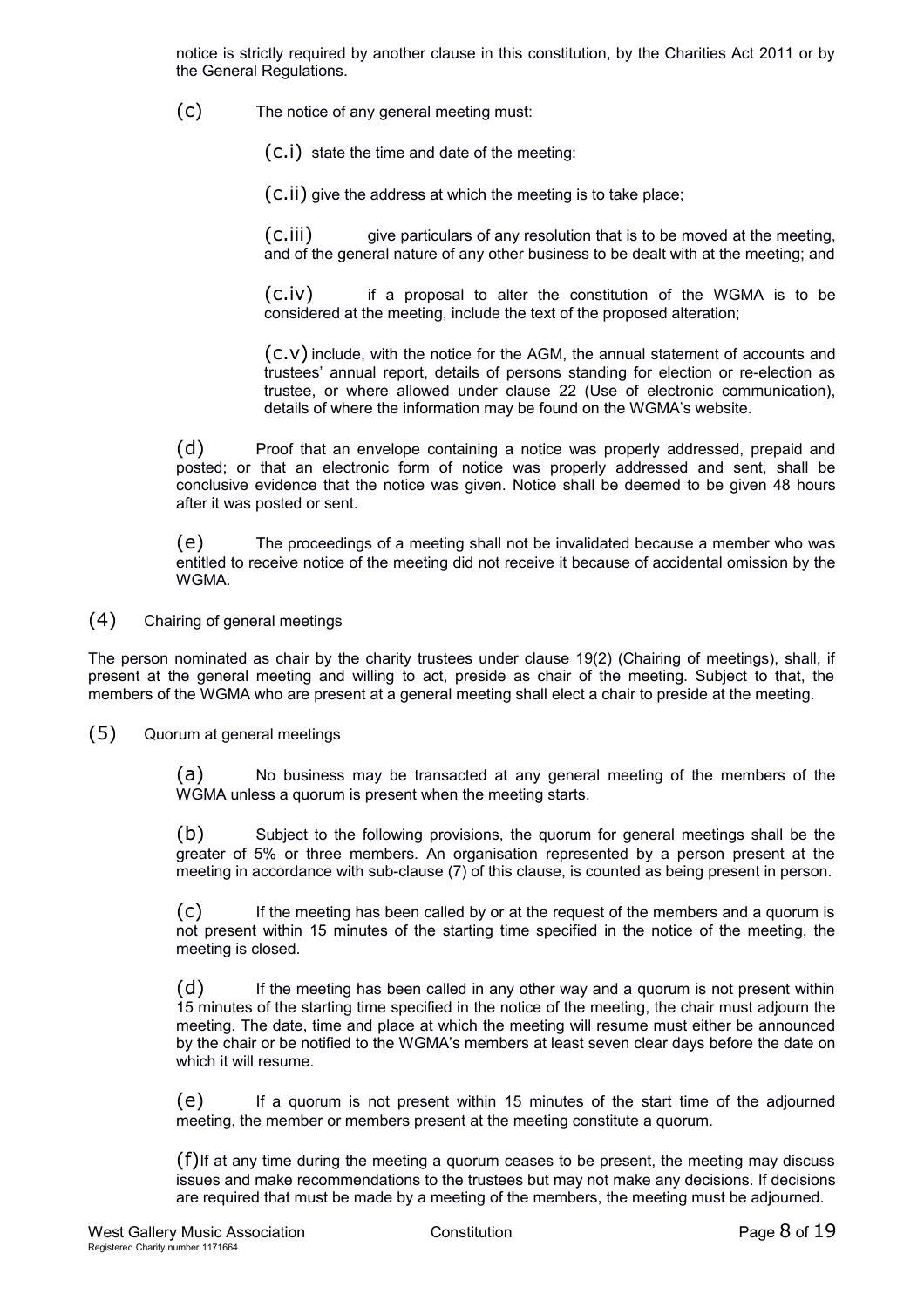# (6) Voting at general meetings

(a) Any decision other than one falling within clause 10(4) (Decisions that must be taken in a particular way) shall be taken by a simple majority of votes cast at the meeting (including proxy and postal votes). Every member has one vote unless otherwise provided in the rights of a particular class of membership under this constitution.

(b) A resolution put to the vote of a meeting shall be decided on a show of hands, unless (before or on the declaration of the result of the show of hands) a poll is duly demanded. A poll may be demanded by the chair or by at least 10% of the members present in person or by proxy at the meeting.

(c) A poll demanded on the election of a person to chair the meeting or on a question of adjournment must be taken immediately. A poll on any other matter shall be taken, and the result of the poll shall be announced, in such manner as the chair of the meeting shall decide, provided that the poll must be taken, and the result of the poll announced, within 30 days of the demand for the poll.

(d) A poll may be taken:

(d.i) at the meeting at which it was demanded; or

(d.ii)at some other time and place specified by the chair; or

(d.iii) through the use of postal or electronic communications.

(e) In the event of an equality of votes, whether on a show of hands or on a poll, the chair of the meeting shall have a second, or casting vote.

(f)Any objection to the qualification of any voter must be raised at the meeting at which the vote is cast and the decision of the chair of the meeting shall be final.

## (7) Proxy voting

(a) Any member of the WGMA may appoint another person as a proxy to exercise all or any of that member's rights to attend, speak and vote at a general meeting of the WGMA. Proxies must be appointed by a notice in writing (a "proxy notice") that:

(f.i) states the name and address of the member appointing the proxy;

(f.ii) identifies the person appointed to be that member's proxy and the general meeting in relation to which that person is appointed;

(f.iii)is signed by or on behalf of the member appointing the proxy, or is authenticated in such manner as the WGMA may determine; and

 $(f_{i}, i_{v})$  is delivered to the WGMA in accordance with the constitution and any instructions contained in the notice of the general meeting to which they relate.

(b) The WGMA may require proxy notices to be delivered in a particular form, and may specify different forms for different purposes.

(c) Proxy notices may (but do not have to) specify how the proxy appointed under them is to vote (or that the proxy is to abstain from voting) on one or more resolutions.

(d) Unless a proxy notice indicates otherwise, it must be treated as:

(i) allowing the person appointed under it as a proxy discretion as to how to vote on any ancillary or procedural resolutions put to the meeting; and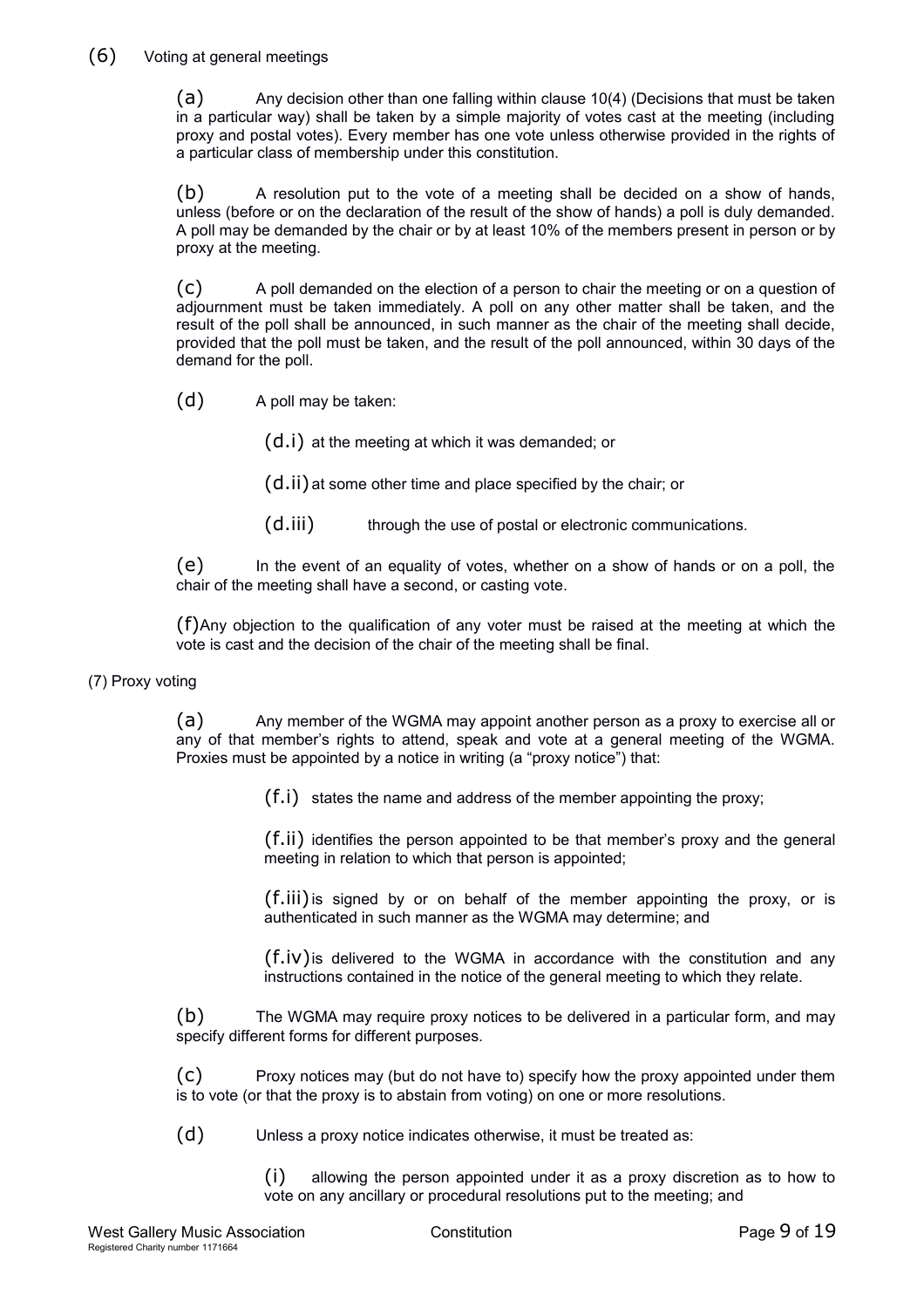(ii) appointing that person as a proxy in relation to any adjournment of the general meeting to which it relates as well as the meeting itself.

(e) A member who is entitled to attend, speak or vote (either on a show of hands or on a poll) at a general meeting remains so entitled in respect of that meeting or any adjournment of it, even though a valid proxy notice has been delivered to the WGMA by or on behalf of that member. Attendance by a member in person invalidates any previously submitted proxy notice and must be declared to the chair before the meeting commences.

(f)An appointment under a proxy notice may be revoked by delivering to the WGMA a notice in writing given by or on behalf of the member by whom or on whose behalf the proxy notice was given.

(g) A notice revoking a proxy appointment takes effect only if it is delivered before the start of the meeting or adjourned meeting to which it relates.

(h) If a proxy notice is not signed or authenticated by the member appointing the proxy, it must be accompanied by written evidence that the person who signed or authenticated it on that member's behalf had authority to do so.

(8) Postal and Electronic Voting

(a) The WGMA may, if the charity trustees so decide, allow the members to vote by post or electronic mail (email) to elect charity trustees or to make a decision on any matter that is being decided at a general meeting of the members.

(b) The charity trustees must appoint at least two persons independent of the WGMA to serve as scrutineers to supervise the conduct of the postal/email ballot and the counting of votes.

(c) If postal and/or email voting is to be allowed on a matter, the WGMA must send to members of the WGMA not less than 21 days before the deadline for receipt of votes cast in this way:

> (i) a notice by email, if the member has agreed to receive notices in this way under clause 22 (Use of electronic communication), including an explanation of the purpose of the vote and the voting procedure to be followed by the member, and a voting form capable of being returned by email or post to the WGMA, containing details of the resolution being put to a vote, or of the candidates for election, as applicable;

> (ii) a notice by post to all other members, including a written explanation of the purpose of the postal vote and the voting procedure to be followed by the member; and a postal voting form containing details of the resolution being put to a vote, or of the candidates for election, as applicable.

(d) The voting procedure must require all forms returned by post to be in an envelope with the member's name and signature, and nothing else, on the outside, inside another envelope addressed to 'The Scrutineers for the WGMA', at the WGMA's principal office or such other postal address as is specified in the voting procedure.

(e) The voting procedure for votes cast by email must require the member's name to be at the top of the email, and the email must be authenticated in the manner specified in the voting procedure.

(f)Email votes must be returned to an email address used only for this purpose and must be accessed only by a scrutineer.

(g) The voting procedure must specify the closing date and time for receipt of votes, and must state that any votes received after the closing date or not complying with the voting procedure will be invalid and not be counted.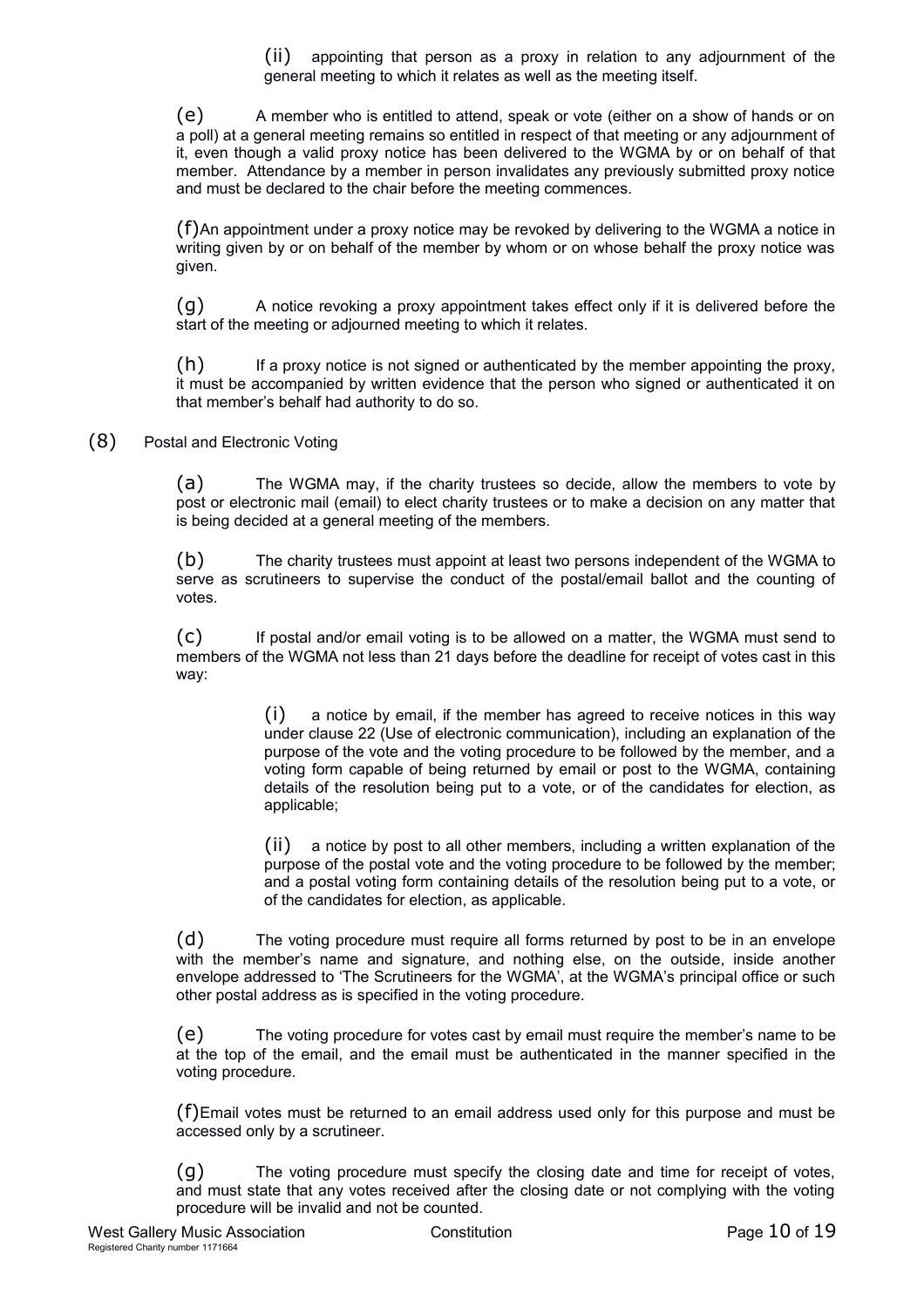(h) The scrutineers must make a list of names of members casting valid votes, and a separate list of members casting votes that were invalid. These lists must be provided to a charity trustee or other person overseeing admission to, and voting at, the general meeting. A member who has cast a valid postal or email vote must not vote at the meeting, and must not be counted in the quorum for any part of the meeting on which he, she or it has already cast a valid vote. A member who has cast an invalid vote by post or email is allowed to vote at the meeting and counts towards the quorum.

(i)For postal votes, the scrutineers must retain the internal envelopes (with the member's name and signature). For email votes, the scrutineers must cut off and retain any part of the email that includes the member's name. In each case, a scrutineer must record on this evidence of the member's name that the vote has been counted, or if the vote has been declared invalid, the reason for such declaration.

 $(i)$ Votes cast by post or email must be counted by all the scrutineers before the meeting at which the vote is to be taken. The scrutineers must provide to the person chairing the meeting written confirmation of the number of valid votes received by post and email and the number of votes received that were invalid.

(k) The scrutineers must not disclose the result of the postal/email ballot until after votes taken by hand or by poll at the meeting, or by poll after the meeting, have been counted. Only at this point shall the scrutineers declare the result of the valid votes received, and these votes shall be included in the declaration of the result of the vote.

(l)Following the final declaration of the result of the vote, the scrutineers must provide to a charity trustee or other authorized person bundles containing the evidence of members submitting valid postal votes; evidence of members submitting valid email votes; evidence of invalid votes; the valid votes; and the invalid votes.

(m) Any dispute about the conduct of a postal or email ballot must be referred initially to a panel set up by the charity trustees, to consist of two trustees and two persons independent of the WGMA. If the dispute cannot be satisfactorily resolved by the panel, it must be referred to the Electoral Reform Services.

(9) Representation of organisations and corporate members

An organisation or a corporate body that is a member of the WGMA may, in accordance with its usual decisionmaking process, authorize a person to act as its representative at any general meeting of the WGMA. The representative is entitled to exercise the same powers on behalf of the organisation or corporate body as the organisation or corporate body could exercise as an individual member of the WGMA.

(10) Adjournment of meetings

The chair may with the consent of a meeting at which a quorum is present, and shall if so directed by the meeting, adjourn the meeting to another time and/or place. No business may be transacted at an adjourned meeting except business that could properly have been transacted at the original meeting.

## **12 Charity trustees**

(1) Functions and duties of charity trustees

The charity trustees shall manage the affairs of the WGMA and may for that purpose exercise all the powers of the WGMA. It is the duty of each charity trustee:

> (a) to exercise his or her powers and to perform his or her functions as a trustee of the WGMA in the way he or she decides in good faith would be most likely to further the purposes of the WGMA; and

> (b) to exercise, in the performance of those functions, such care and skill as is reasonable in the circumstances having regard in particular to: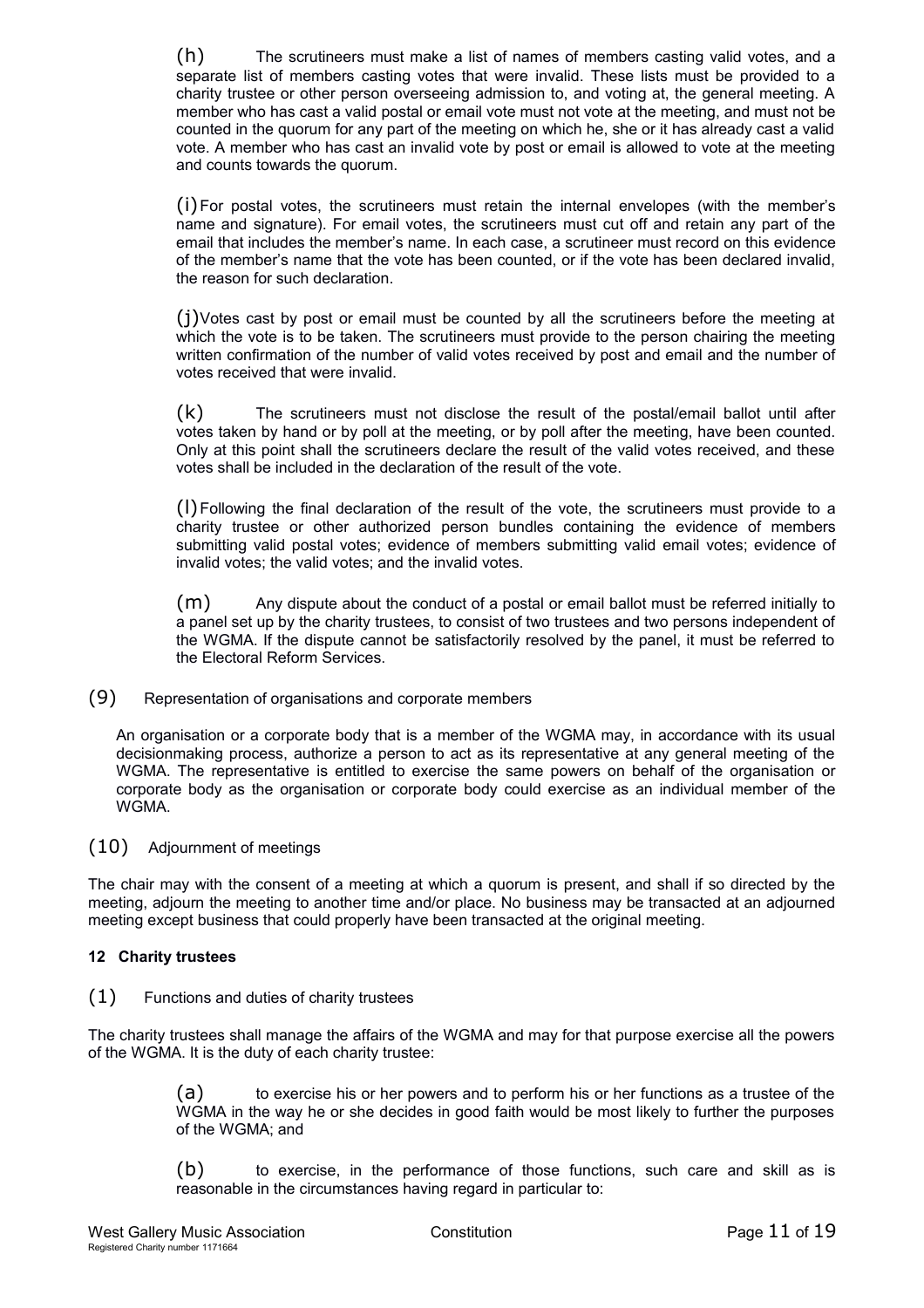(i) any special knowledge or experience that he or she has or holds himself or herself out as having; and

(ii) if he or she acts as a charity trustee of the WGMA in the course of a business or profession, to any special knowledge or experience that it is reasonable to expect of a person acting in the course of that kind of business or profession.

## (2) Eligibility for trusteeship

- (a) Every charity trustee must be a natural person.
- (b) No one may be appointed as a charity trustee:
- if he or she is under the age of 16 years; or
- if he or she would automatically cease to hold office under the provisions of clause 15(1)(f).

(c) No one is entitled to act as a charity trustee whether on appointment or on any reappointment until he or she has expressly acknowledged, in whatever way the charity trustees decide, his or her acceptance of the office of charity trustee.

(d) At least one of the trustees of the WGMA must be 18 years of age or over. If there is no trustee aged at least 18 years, the remaining trustee or trustees may act only to call a meeting of the charity trustees or appoint a new charity trustee.

(3) Number of charity trustees

(a) There must be at least three charity trustees. If the number falls below this minimum, the remaining trustee or trustees may act only to call a meeting of the charity trustees or appoint a new charity trustee.

(b) The maximum number of charity trustees is 12. The charity trustees may not appoint any charity trustee if as a result the number of charity trustees would exceed the maximum.

(4) First charity trustees

The first charity trustees of the WGMA are:

Ken Baddley Jack Crawford Richard Percival Francis Roads Jean Seymour

## **13 Appointment of charity trustees**

- (1) At the first annual general meeting of the members of the WGMA all the charity trustees shall retire from office;
- (2) At every subsequent annual general meeting of the members of the WGMA, one-third of the charity trustees shall retire from office. If the number of charity trustees is not three or a multiple of three, then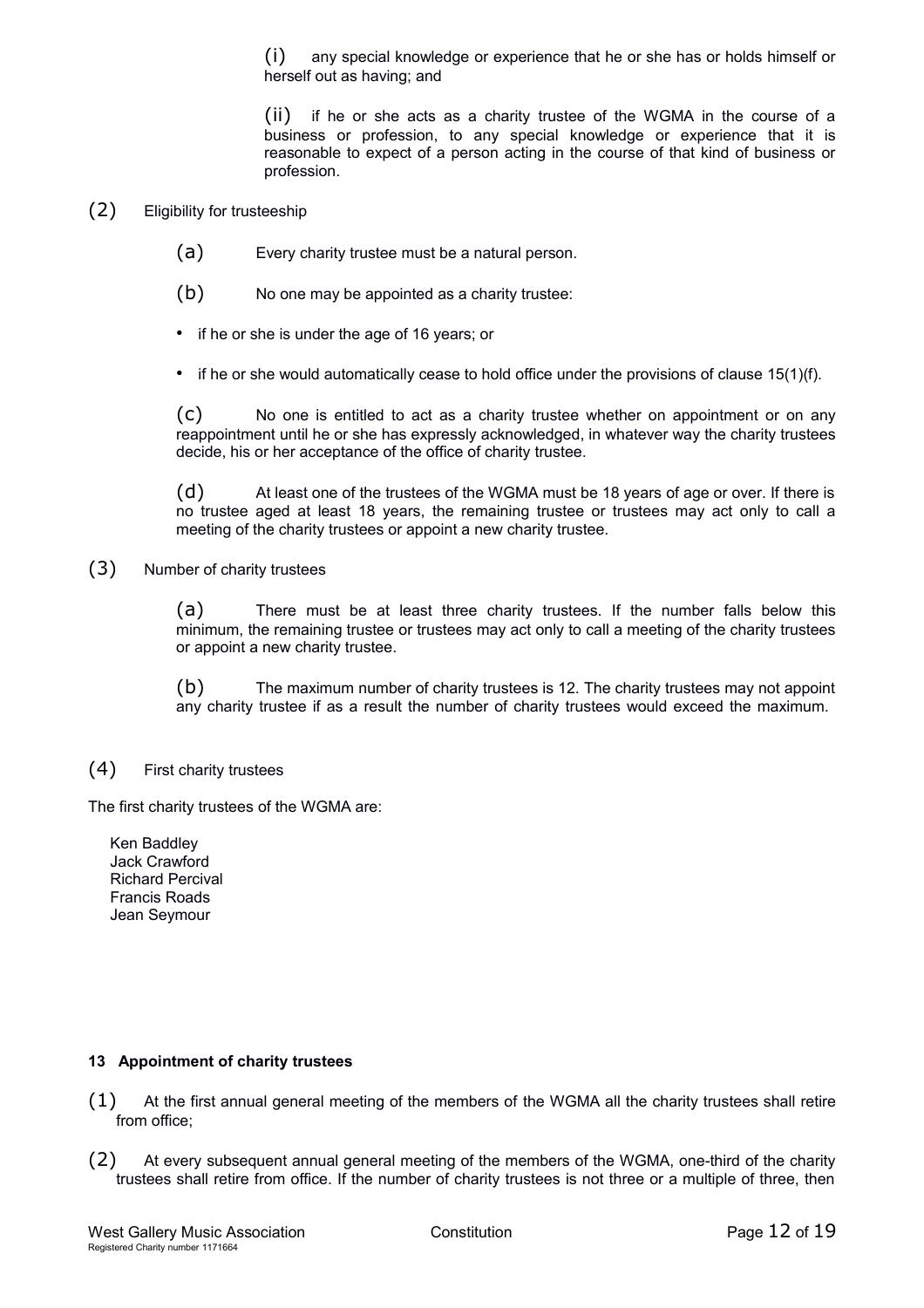the number nearest to one-third shall retire from office, but if there is only one charity trustee, he or she shall retire;

- (3) The charity trustees to retire by rotation shall be those who have been longest in office since their last appointment or reappointment. If any trustees were last appointed or reappointed on the same day those to retire shall (unless they otherwise agree among themselves) be determined by lot;
- (4) The vacancies so arising may be filled by the decision of the members at the annual general meeting; any vacancies not filled at the annual general meeting may be filled as provided in sub-clause (5) of this clause;
- (5) The members or the charity trustees may at any time decide to appoint a new charity trustee, whether in place of a charity trustee who has retired or been removed in accordance with clause 15 (Retirement and removal of charity trustees), or as an additional charity trustee, provided that the limit specified in clause 12(3) on the number of charity trustees would not as a result be exceeded;
- (6) A person so appointed by the members of the WGMA shall retire in accordance with the provisions of sub-clauses (2) and (3) of this clause. A person so appointed by the charity trustees shall retire at the conclusion of the next annual general meeting after the date of his or her appointment, and shall not be counted for the purpose of determining which of the charity trustees is to retire by rotation at that meeting.

#### **14 Information for new charity trustees**

The charity trustees will make available to each new charity trustee, on or before his or her first appointment:

- (a) a copy of this constitution and any amendments made to it; and
- (b) a copy of the WGMA's latest trustees' annual report and statement of accounts.

#### **15 Retirement and removal of charity trustees**

 $(1)$  A charity trustee ceases to hold office if he or she:

(a) retires by notifying the WGMA in writing (but only if enough charity trustees will remain in office when the notice of resignation takes effect to form a quorum for meetings);

(b) is absent without the permission of the charity trustees from all their meetings held within a period of six months and the trustees resolve that his or her office be vacated;

(c) dies;

(d) in the written opinion, given to the company, of a registered medical practitioner treating that person, has become physically or mentally incapable of acting as a director and may remain so for more than three months;

(e) is removed by the members of the WGMA in accordance with sub-clause (2) of this clause; or

(f)is disqualified from acting as a charity trustee by virtue of section 178-180 of the Charities Act 2011 (or any statutory re-enactment or modification of that provision).

- (2) A charity trustee shall be removed from office if a resolution to remove that trustee is proposed at a general meeting of the members called for that purpose and properly convened in accordance with clause 11, and the resolution is passed by a two-thirds majority of votes cast at the meeting.
- (3) A resolution to remove a charity trustee in accordance with this clause shall not take effect unless the individual concerned has been given at least 14 clear days' notice in writing that the resolution is to be proposed, specifying the circumstances alleged to justify removal from office, and has been given a reasonable opportunity of making oral and/or written representations to the members of the WGMA.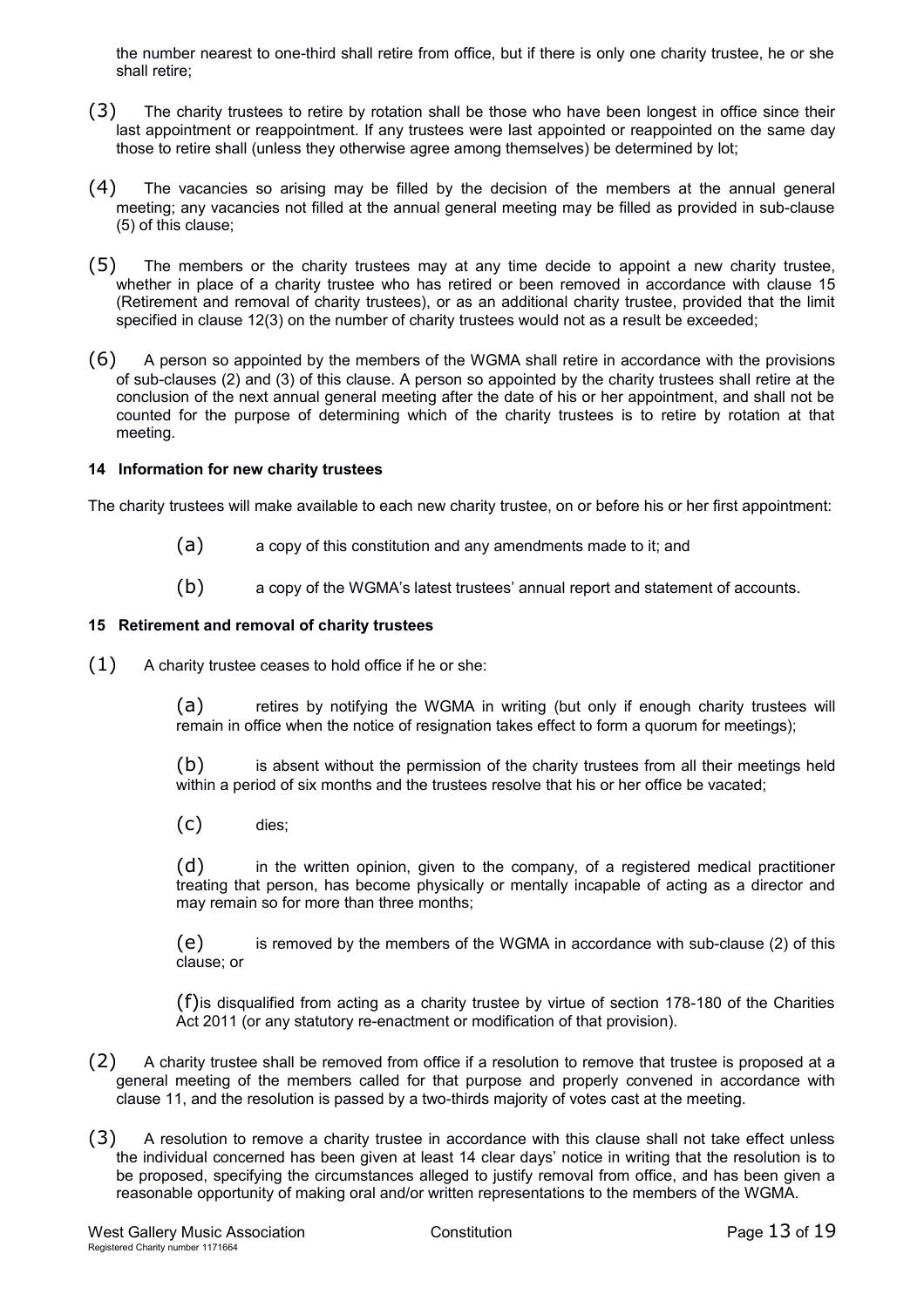#### **16 Reappointment of charity trustees**

Any person who retires as a charity trustee by rotation or by giving notice to the WGMA is eligible for reappointment.

## **17 Taking of decisions by charity trustees**

Any decision may be taken either:

- at a meeting of the charity trustees; or
- by resolution in writing or electronic form agreed by all of the charity trustees, which may comprise either a single document or several documents containing the text of the resolution in like form to each of which one or more charity trustees has signified their agreement.

#### **18 Delegation by charity trustees**

- (1) The charity trustees may delegate any of their powers or functions to a committee or committees, and, if they do, they must determine the terms and conditions on which the delegation is made. The charity trustees may at any time alter those terms and conditions, or revoke the delegation.
- (2) This power is in addition to the power of delegation in the General Regulations and any other power of delegation available to the charity trustees, but is subject to the following requirements:

(a) a committee may consist of two or more persons, but at least one member of each committee must be a charity trustee;

(b) the acts and proceedings of any committee must be brought to the attention of the charity trustees as a whole as soon as is reasonably practicable; and

(c) the charity trustees shall from time to time review the arrangements they have made for the delegation of their powers.

## **19 Meetings and proceedings of charity trustees**

- (1) Calling meetings
	- $(1.a)$  Any charity trustee may call a meeting of the charity trustees.

 $(1.b)$  Subject to that, the charity trustees shall decide how their meetings are to be called, and what notice is required.

(2) Chairing of meetings

The charity trustees may appoint one of their number to chair their meetings and may at any time revoke such appointment. If no-one has been so appointed, or if the person appointed is unwilling to preside or is not present within 10 minutes after the time of the meeting, the charity trustees present may appoint one of their number to chair that meeting.

## (3) Procedure at meetings

 $(3.a)$  No decision shall be taken at a meeting unless a quorum is present at the time when the decision is taken. The quorum is two charity trustees, or the number nearest to two thirds of the total number of charity trustees, whichever is greater, or such larger number as the charity trustees may decide from time to time. A charity trustee shall not be counted in the quorum present when any decision is made about a matter upon which he or she is not entitled to vote.

(3.b) Questions arising at a meeting shall be decided by a majority of those eligible to vote.

 $(3.c)$  In the case of an equality of votes, the chair shall have a second or casting vote.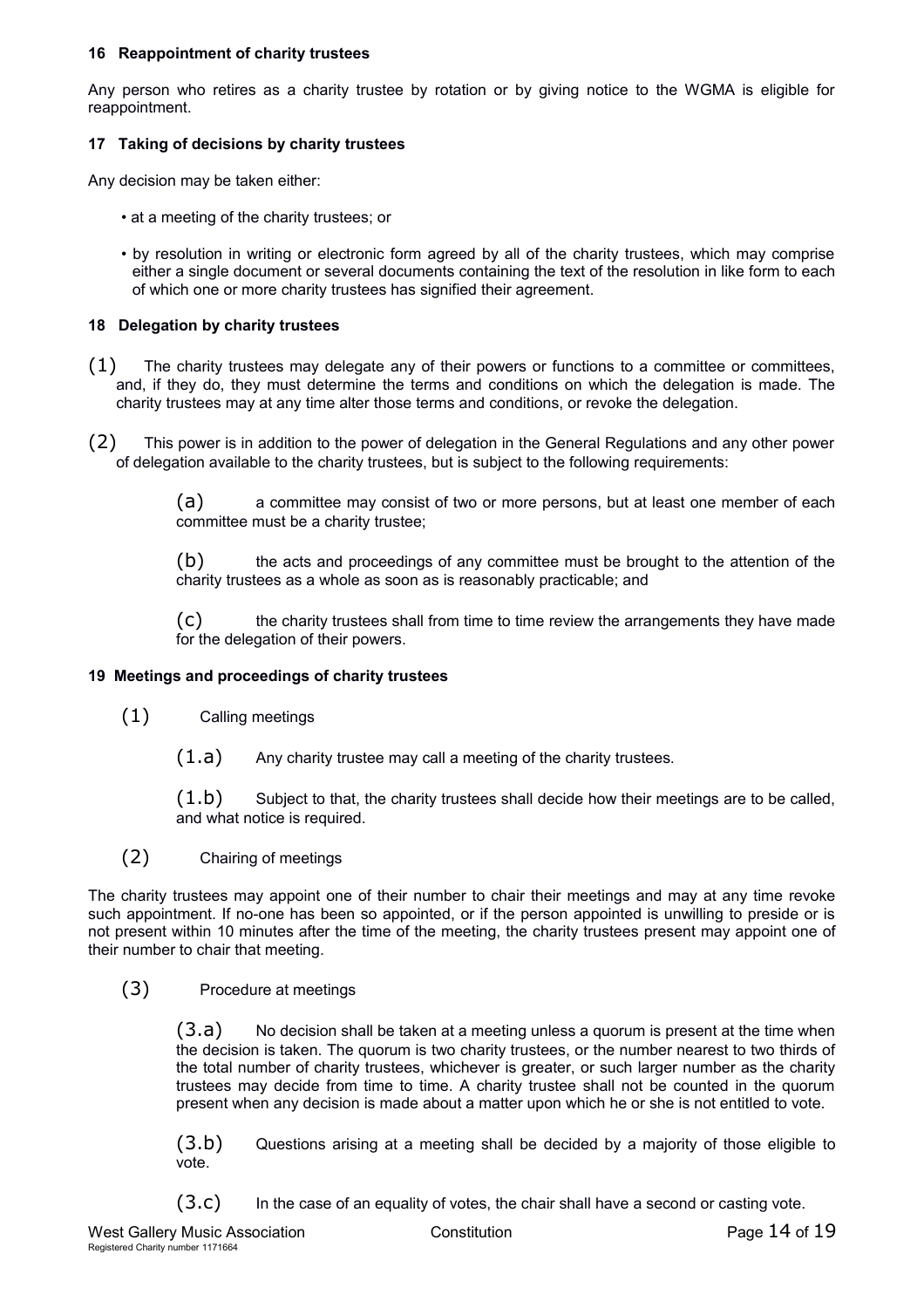# (4) Participation in meetings by electronic means

(4.a) A meeting may be held by suitable electronic means agreed by the charity trustees in which each participant may communicate with all the other participants.

(4.b) Any charity trustee participating at a meeting by suitable electronic means agreed by the charity trustees in which a participant or participants may communicate with all the other participants shall qualify as being present at the meeting.

(4.c) Meetings held by electronic means must comply with rules for meetings, including chairing and the taking of minutes.

# **20 Saving provisions**

(1) Subject to sub-clause (2) of this clause, all decisions of the charity trustees, or of a committee of charity trustees, shall be valid notwithstanding the participation in any vote of a charity trustee:

- who was disqualified from holding office;
- who had previously retired or who had been obliged by the constitution to vacate office;

• who was not entitled to vote on the matter, whether by reason of a conflict of interest or otherwise;

if, without the vote of that charity trustee and that charity trustee being counted in the quorum, the decision has been made by a majority of the charity trustees at a quorate meeting.

(2) Sub-clause (1) of this clause does not permit a charity trustee to keep any benefit that may be conferred upon him or her by a resolution of the charity trustees or of a committee of charity trustees if, but for clause (1), the resolution would have been void, or if the charity trustee has not complied with clause 7 (Conflicts of interest).

## **21 Execution of documents**

 $(ii.1)$  The WGMA shall execute documents either by signature or by affixing its seal (if it has one).

 $(ii.2)$  A document is validly executed by signature if it is signed by at least two of the charity trustees.

(ii.3) If the WGMA has a seal:

(2.a) it must comply with the provisions of the General Regulations; and

 $(2.b)$  it must be used only by the authority of the charity trustees or of a committee of charity trustees duly authorized by the charity trustees. The charity trustees may determine who shall sign any document to which the seal is affixed and unless otherwise determined it shall be signed by two charity trustees.

## **22 Use of electronic communications**

# (1) General

The WGMA will comply with the requirements of the Communications Provisions in the General Regulations and in particular:

> (a) the requirement to provide within 21 days to any member on request a hard copy of any document or information sent to the member otherwise than in hard copy form;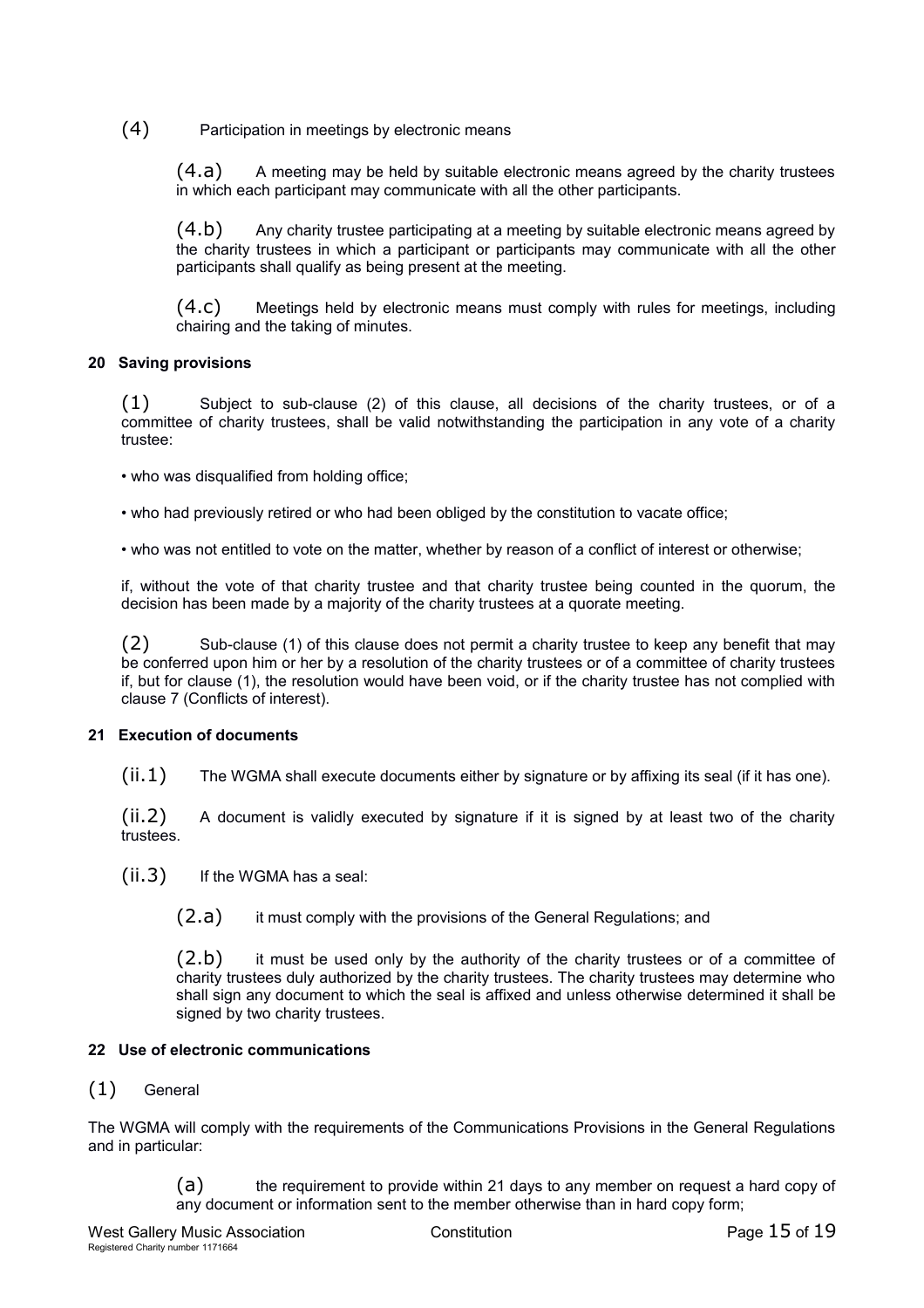(b) any requirements to provide information to the Commission in a particular form or manner.

(2) To the WGMA

Any member or charity trustee of the WGMA may communicate electronically with the WGMA to an address specified by the WGMA for the purpose, so long as the communication is authenticated in a manner that is satisfactory to the WGMA.

(3) By the WGMA

(a) Any member or charity trustee of the WGMA, by providing the WGMA with his or her email address or similar, is taken to have agreed to receive communications from the WGMA in electronic form at that address, unless the member has indicated to the WGMA his or her unwillingness to receive such communications in that form.

(b) The charity trustees may, subject to compliance with any legal requirements, by means of publication on its website –

> (i) provide the members with the notice referred to in clause 11(3) (Notice of general meetings);

> (ii) give charity trustees notice of their meetings in accordance with clause 19(1) (Calling meetings); and

> (iii) submit any proposal to the members or charity trustees for decision by written resolution or postal vote in accordance with the WGMA's powers under clause 10 (Members' decisions), 10(3) (Decisions taken by resolution in writing), or the provisions for postal voting under clause 11(8) Postal Voting.

(c) The charity trustees must:

- (i) take reasonable steps to ensure that members and charity trustees are promptly notified of the publication of any such notice or proposal;
- (ii) send any such notice or proposal in hard copy form to any member or charity trustee who has not consented to receive communications in electronic form.

## **23 Keeping of Registers**

The WGMA must comply with its obligations under the General Regulations in relation to the keeping of, and provision of access to, registers of its members and charity trustees.

## **24 Minutes**

The charity trustees must keep minutes of all:

- (1) appointments of officers made by the charity trustees;
- (2) proceedings at general meetings of the WGMA;
- (3) meetings of the charity trustees and committees of charity trustees including:
	- the names of the trustees present at the meeting:
	- the decisions made at the meetings; and
	- where appropriate the reasons for the decisions;

 $(4)$  decisions made by the charity trustees otherwise than in meetings.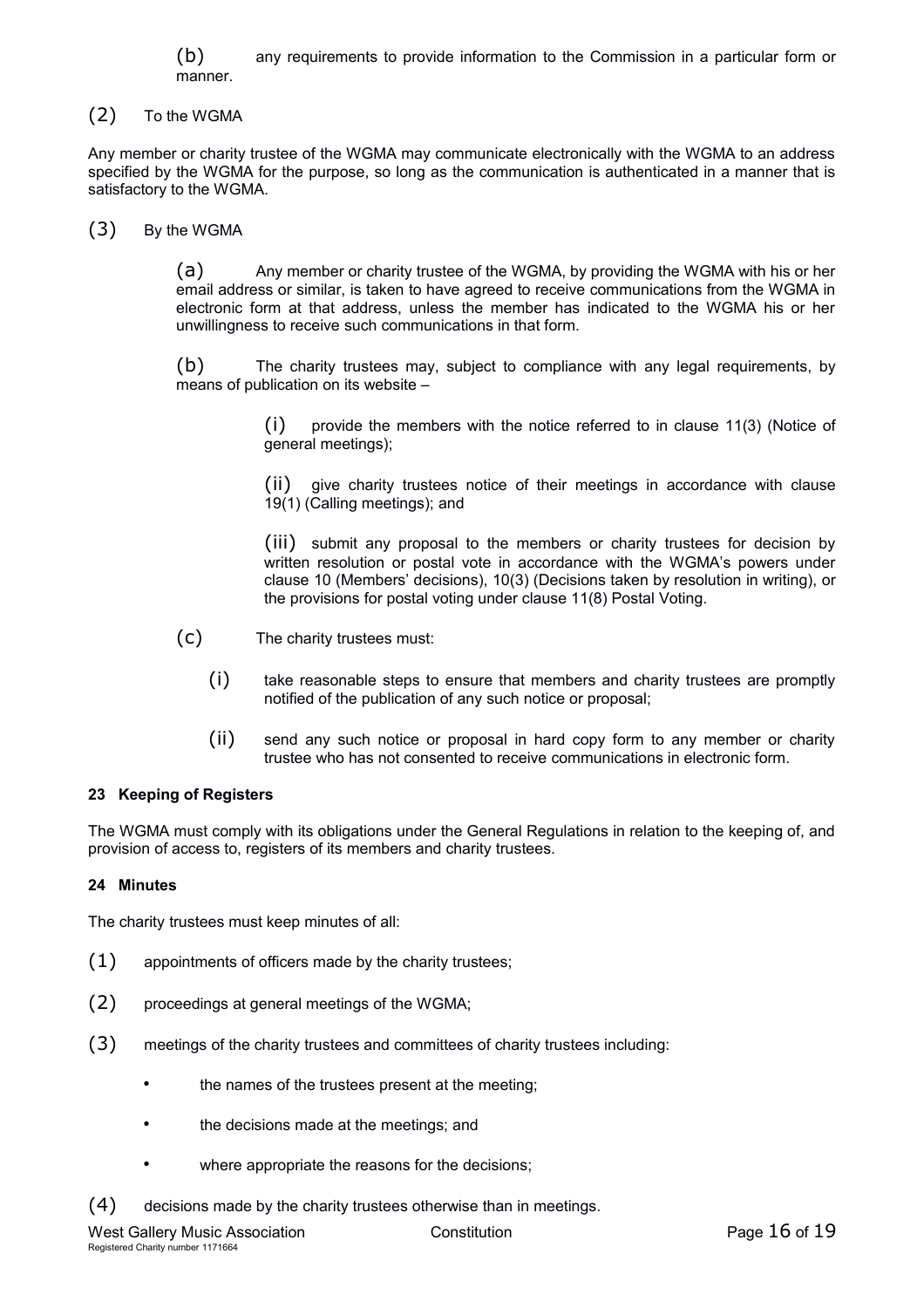#### **25 Accounting records, accounts, annual reports and returns, register maintenance**

- (1) The charity trustees must comply with the requirements of the Charities Act 2011 with regard to the keeping of accounting records, to the preparation and scrutiny of statements of accounts, and to the preparation of annual reports and returns. The statements of accounts, reports and returns must be sent to the Charity Commission, regardless of the income of the WGMA, within 10 months of the financial year end.
- (2) The charity trustees must comply with their obligation to inform the Commission within 28 days of any change in the particulars of the WGMA entered on the Central Register of Charities.

#### **26 Rules**

The charity trustees may from time to time make such reasonable and proper rules or bye laws as they may deem necessary or expedient for the proper conduct and management of the WGMA, but such rules or bye laws must not be inconsistent with any provision of this constitution. Copies of any such rules or bye laws currently in force must be made available to any member of the WGMA on request.

#### **27 Disputes**

If a dispute arises between members of the WGMA about the validity or propriety of anything done by the members under this constitution, and the dispute cannot be resolved by agreement, the parties to the dispute must first try in good faith to settle the dispute by mediation before resorting to litigation.

#### **28 Amendment of constitution**

As provided by clauses 224-227 of the Charities Act 2011:

- (1) This constitution can be amended only:
	- (a) by resolution agreed in writing by all members of the WGMA; or

(b) by a resolution passed by a 75% majority of votes cast at a general meeting of the members of the WGMA.

- (2) Any alteration of clause 3 (Objects), clause 29 (Voluntary winding up or dissolution), this clause, or of any provision where the alteration would provide authorisation for any benefit to be obtained by charity trustees or members of the WGMA or persons connected with them, requires the prior written consent of the Charity Commission.
- (3) No amendment that is inconsistent with the provisions of the Charities Act 2011 or the General Regulations shall be valid.
- $(4)$  A copy of any resolution altering the constitution, together with a copy of the WGMA's constitution as amended, must be sent to the Commission within 15 days from the date on which the resolution is passed. The amendment does not take effect until it has been recorded in the Register of Charities.

#### **29 Voluntary winding up or dissolution**

(1) As provided by the Dissolution Regulations, the WGMA may be dissolved by resolution of its members. Any decision by the members to wind up or dissolve the WGMA can be made only:

> (a) at a general meeting of the members of the WGMA called in accordance with clause 11 (Meetings of Members), of which not less than 14 days' notice has been given to those eligible to attend and vote:

> > (iii) by a resolution passed by a 75% majority of those voting, or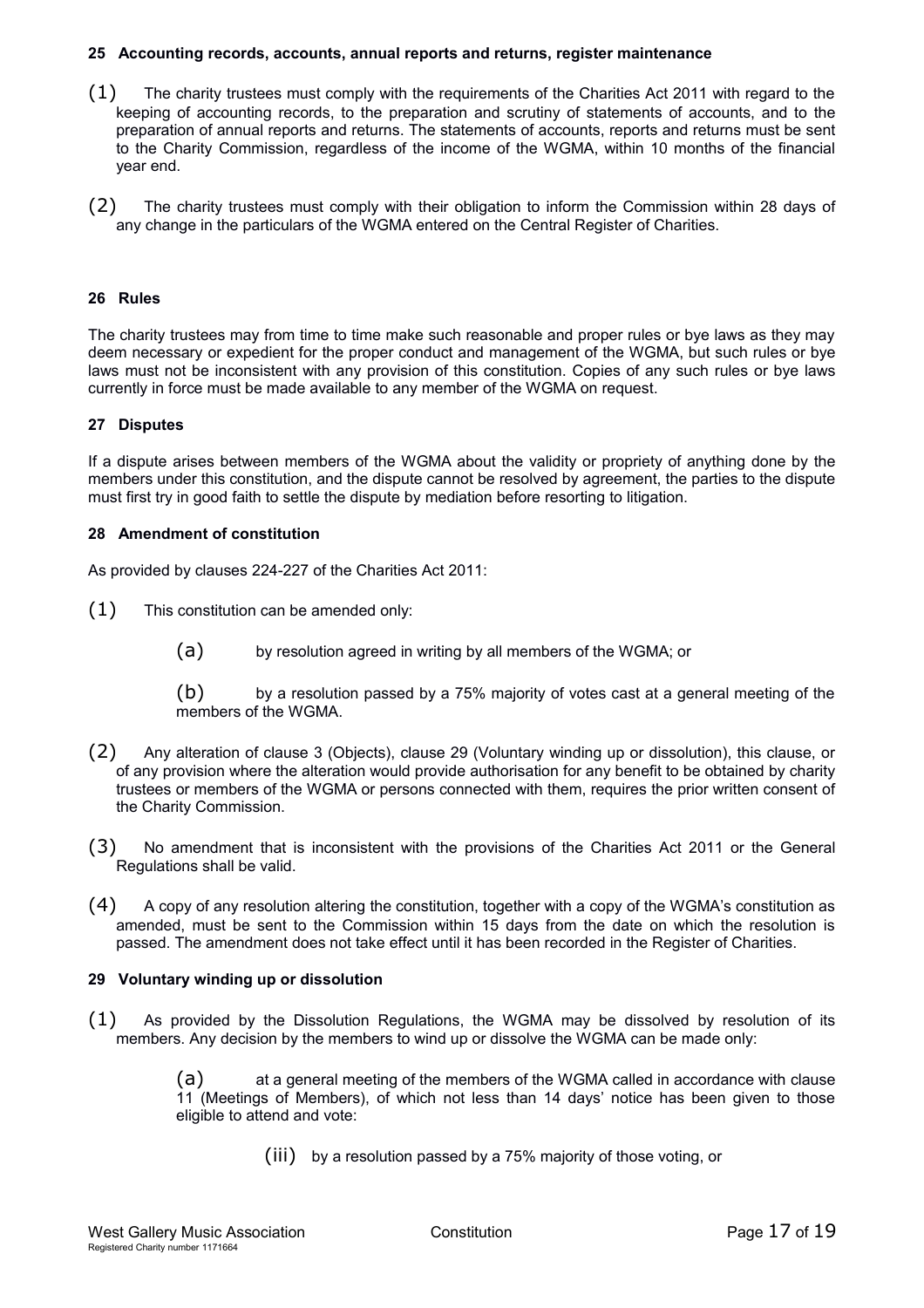(iv) by a resolution passed by decision taken without a vote and without any expression of dissent in response to the question put to the general meeting; or

- (b) by a resolution agreed in writing by all members of the WGMA.
- (2) Subject to the payment of all the WGMA's debts:

(a) Any resolution for the winding up of the WGMA, or for the dissolution of the WGMA without winding up, may contain a provision directing how any remaining assets of the WGMA shall be applied.

(b) If the resolution does not contain such a provision, the charity trustees must decide how any remaining assets of the WGMA shall be applied.

(c) In either case the remaining assets must be applied for charitable purposes the same as or similar to those of the WGMA.

- (3) The WGMA must observe the requirements of the Dissolution Regulations in applying to the Commission for the WGMA to be removed from the Register of Charities, and in particular:
	- (a) the charity trustees must send with their application to the Commission:

(i) a copy of the resolution passed by the members of the WGMA;

(ii) a declaration by the charity trustees that any debts and other liabilities of the WGMA have been settled or otherwise provided for in full; and

(iii) a statement by the charity trustees setting out the way in which any property of the WGMA has been or is to be applied prior to its dissolution in accordance with this constitution;

(b) the charity trustees must ensure that a copy of the application is sent within seven days to every member and employee of the WGMA, and to any charity trustee of the WGMA who was not privy to the application.

(4) If the WGMA is to be wound up or dissolved in any other circumstances, the provisions of the Dissolution Regulations must be followed.

#### **30 Interpretation**

In this constitution:

"**connected person**" means:

(a) a child, parent, grandchild, grandparent, brother or sister of the charity trustee;

(b) the spouse or civil partner of the charity trustee or of any person falling within subclause (a) above;

(c) a person carrying on business in partnership with the charity trustee or with any person falling within sub-clause (a) or (b) above;

(d) an institution that is controlled –

 $(i)$  by the charity trustee or any connected person falling within sub-clause (a), (b), or (c) above; or

 $(i)$  by two or more persons falling within sub-clause  $(d)(i)$ , when taken together